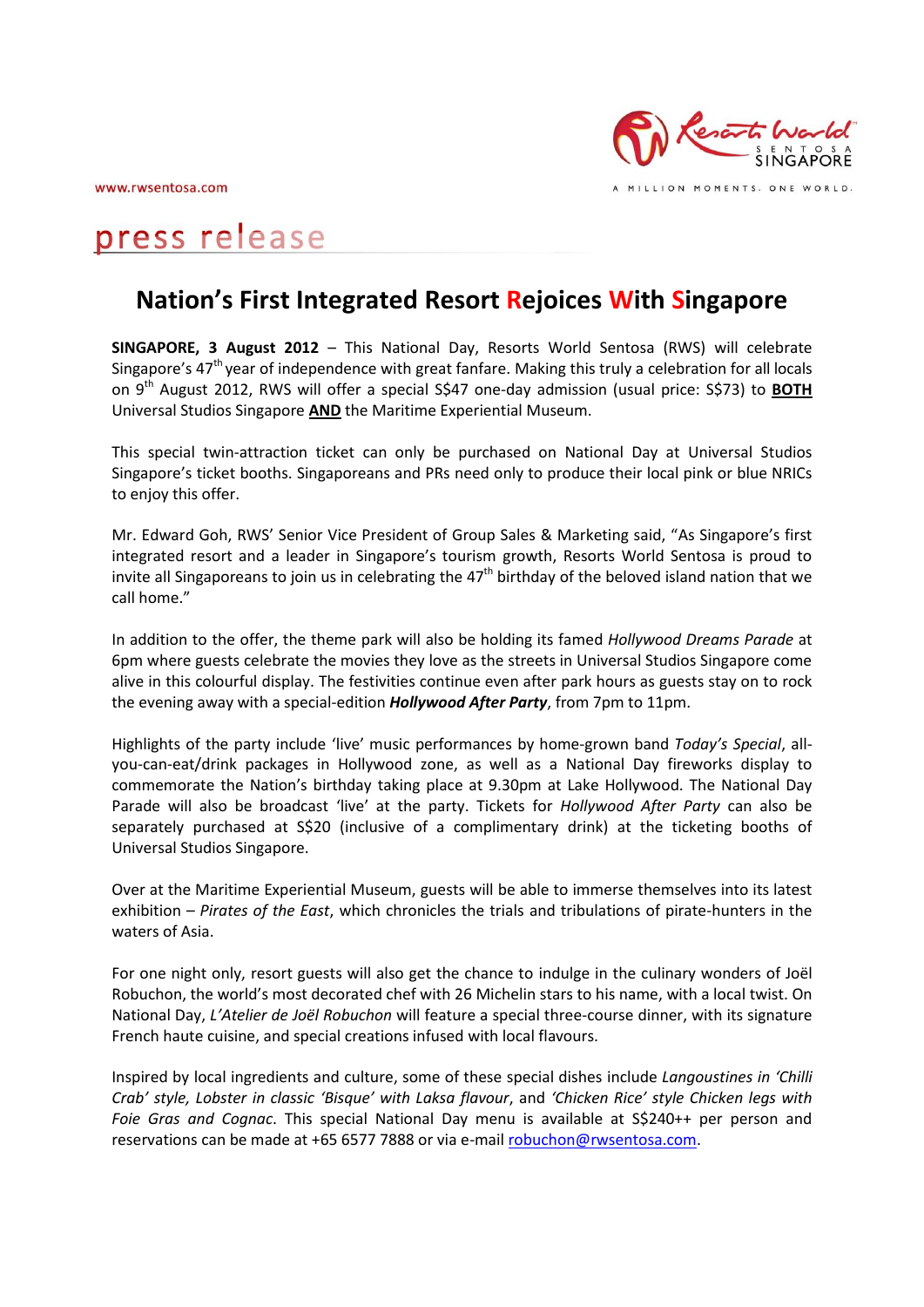Singapore's first integrated resort will also be ushering in National Day with an explosive National Day Eve party at The Coliseum, Hard Rock Hotel Singapore with the boys of Far East Movement. Featuring local DJ Inquisitive and also special international guest DJ Wendi Cakes, guests will be sure to party hard "like a G6" on  $8<sup>th</sup>$  August, starting from 8pm. Tickets are priced at S\$78 (excluding SISTIC booking fee), and are available through all SISTIC channels.

For a touch of magic, world renowned magician Lu Chen will *dazzle* with his performance on 11<sup>th</sup> August, at the Compass Ballroom. Lu is immensely popular with the global magic community, and many internationally acclaimed magicians have expressed interest in obtaining the rights to perform Lu's creations in their own routines. The charismatic performer's refreshing and creative repertoires complement his unique and stylistic flare, and his acts have been showered with glowing reviews. Tickets for both matinee and evening performances are now available on RWS and SISTIC channels.

For more information, guests may refer to our website at [www.rwsentosa.com](http://www.rwsentosa.com/) or contact our guest services hotline at 6577 8888.

 $-$  End  $-$ 

#### **ABOUT RESORTS WORLD SENTOSA**

Resorts World Sentosa (RWS), Singapore's first integrated resort is located on the resort island of Sentosa. Spanning 49 hectares, the resort opened in January 2010 and welcomed over 15 million visitors in its opening year. RWS is home to the region's first-and-only Universal Studios theme park, the Maritime Experiential Museum, a casino, luxurious accommodation in six unique hotels, the Resorts World Convention Centre, celebrity chef restaurants, a world-class destination spa as well as specialty retail outlets. The resort also offers entertainment including public attractions such as the Crane Dance and the Lake of Dreams. Coming soon is the world's largest oceanarium - the Marine Life Park. Resorts World Sentosa is wholly owned by Genting Singapore, a company of the Genting Group. For more information, please [www.rwsentosa.com.](http://www.rwsentosa.com/)

## **MEDIA CONTACT**

Clement Ng / Robin Goh +65 6577 9761 / +65 6577 9778 [clement.xjng@rwsentosa.com](mailto:clement.xjng@rwsentosa.com) [/ robin.goh@rwsentosa.com](mailto:robin.goh@rwsentosa.com)